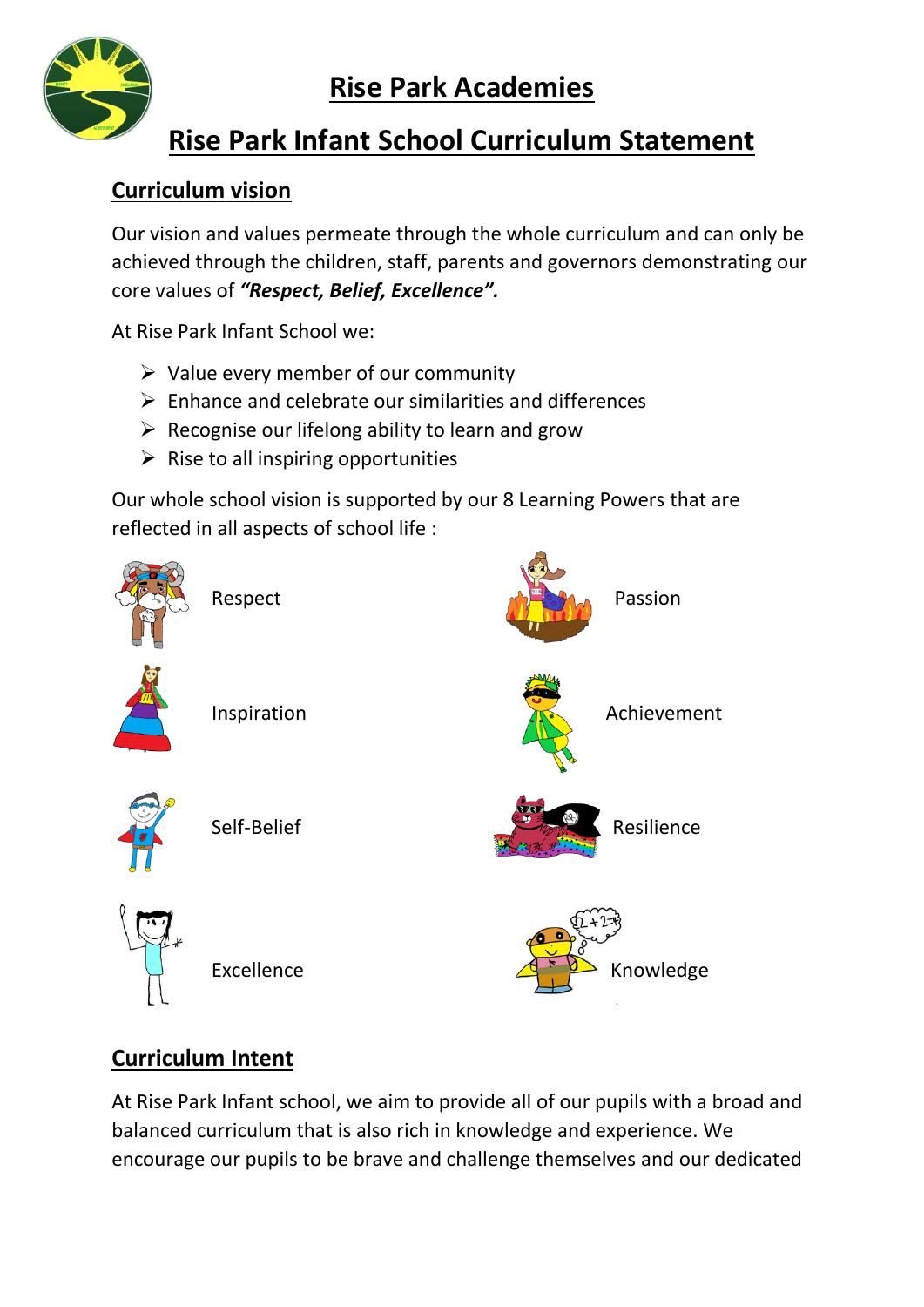staff have high expectations of pupil behaviour and attainment ensuring all pupils are given the opportunity to thrive. We recognise all children are unique and our pupils are taught through a variety of approaches in order for them to discover the learning style that works best for them. We strive to ensure high quality teaching is at the heart of our curriculum and we work closely with parents to ensure the very best outcomes for our pupils.

Our curriculum is designed in collaboration with our junior school to ensure progression and deeper learning throughout each stage of development. It incorporates the statutory requirements of the National Curriculum 2014 and other experiences and opportunities which best meet the learning and developmental needs of the children in our school. Subject leaders have identified the essential knowledge, skills and vocabulary that pupils should learn year on year. We follow a cross-curricular approach which is designed to provide depth, breadth and balance and to be meaningful to our pupils. Our half termly topics create an enriched environment, making links between subjects and aiding discovery.

Our wider curriculum aims to excite children's interest and encourage them to explore the world around them. We promote open discussion and questioning during lessons, to engage students in their own learning and facilitate independent enquiry.

Pupils are encouraged to reflect on their progress and take pride in their achievements. We want ensure our pupils experiences in school are engaging and memorable.

## **Curriculum Implementation**

At Rise Park we believe the ability to read is an essential skill for all children paving the way for an enjoyable and successful school experience and equipping them with confidence for the future. Reading is at the heart of our curriculum and we know that one of the keys to addressing disadvantage and ensuring success is developing a wide vocabulary in our pupils. We promote adventurous vocabulary through the use of high-quality texts woven through our curriculum.

We want all of our children to be as enthusiastic about reading as we are and enjoying stories with our children is an essential part of our daily routine. We ensure the books we use represent diversity and that pupils can often relate to them and link them to their own experiences. We regularly review our reading books and update them with any new texts we feel would enrich our reading culture.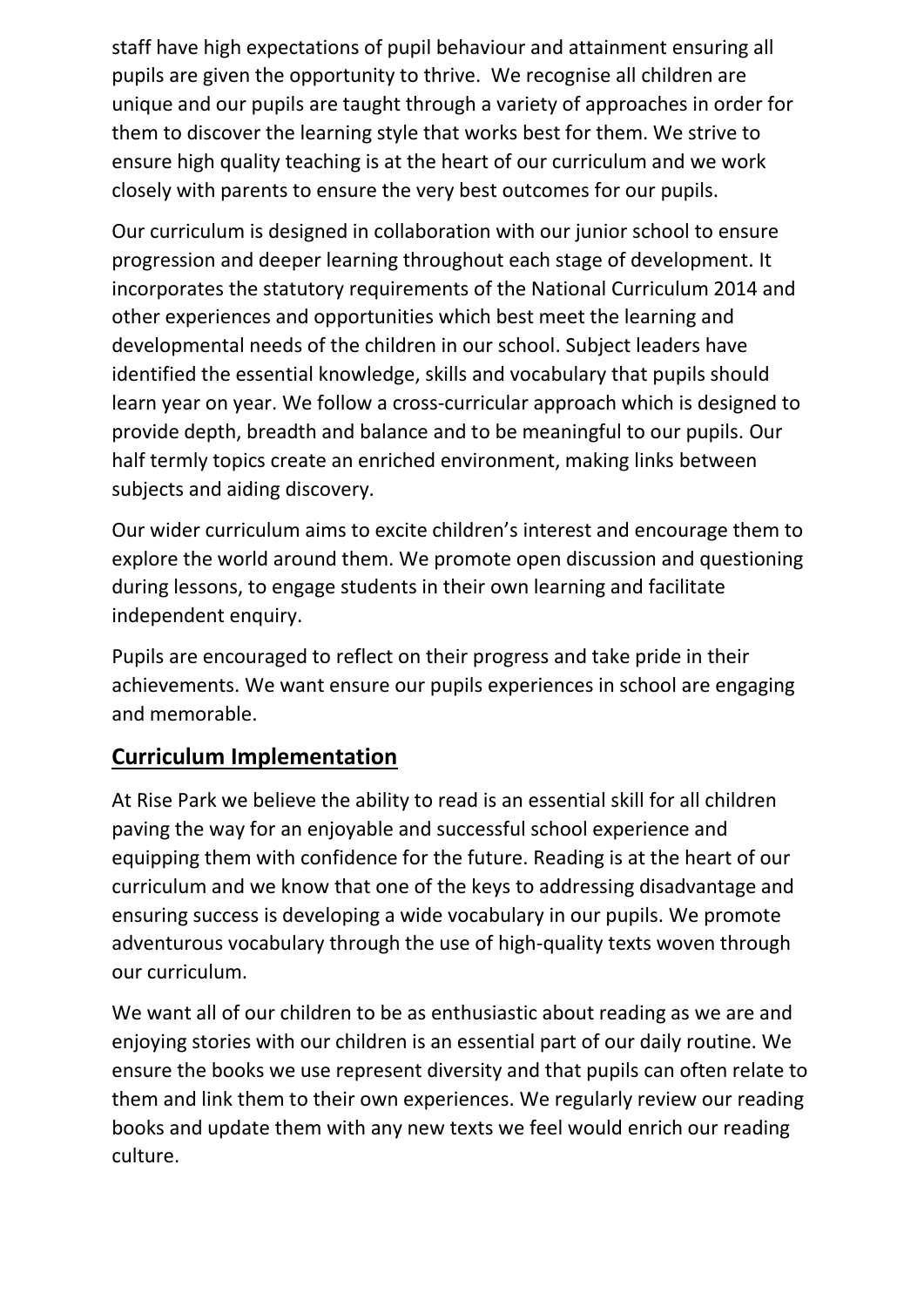We use the Read Write Inc approach to teaching phonics to ensure a consistent and rigorous programme for teaching phonics and reading. Staff are well trained and intervention is swift to enable all children to progress. Regular assessment allows staff to identify children for further group support or one to one tutoring. The school currently subscribe to the Read Write inc portal allowing staff to share videos with parents so they can support their child effectively from home. Parent workshops empower our parents and give them opportunities to see phonics in action. Handwriting is often linked to phonics work however common errors in formation may be practised in isolation. Once children are confidently using the correct formation we encourage them to join their writing.

We are proud of our creative approach to teaching English. Lessons are centred around high quality texts, images or films which engage the children and inspire them to write. Children explore these through drama and role play, collaborative discussion, games and story maps influenced by the 'Talk for Writing' approach. They learn to communicate for different audiences both orally and in writing and across a range of subjects and topics. Spelling, punctuation and grammar is often taught as part of the main lesson although some more challenging elements may be addressed independently.

The basic skills of mathematics are vital for the life opportunities of all children. Our aim is for all children to think mathematically, enabling them to reason, solve problems and assess risk in a range of contexts. Our Mathematics curriculum has been developed to ensure every child can experience a sense of achievement as they solve problems, discover different solutions and make links between different areas of Mathematics.

We follow PA (Primary Advantage) maths which provides pupils with a deep understanding of the subject through a concrete, pictorial and abstract approach. This is also supported by White Rose resources and ensures pupils fully understand what they are learning. Focus on mathematical thinking and language and resources to support problem-solving is central to our teaching. To be able to calculate with confidence and understand why it works are essential knowledge and skills in mathematics. We want to ensure pupils have a deeper understanding of what they are doing rather than just learning to repeat routines without grasping what is happening.

We take pride in providing a highly inclusive environment, where learners demonstrate high levels of enjoyment in their education and make good progress in a variety of subjects and areas of learning. Children at all levels are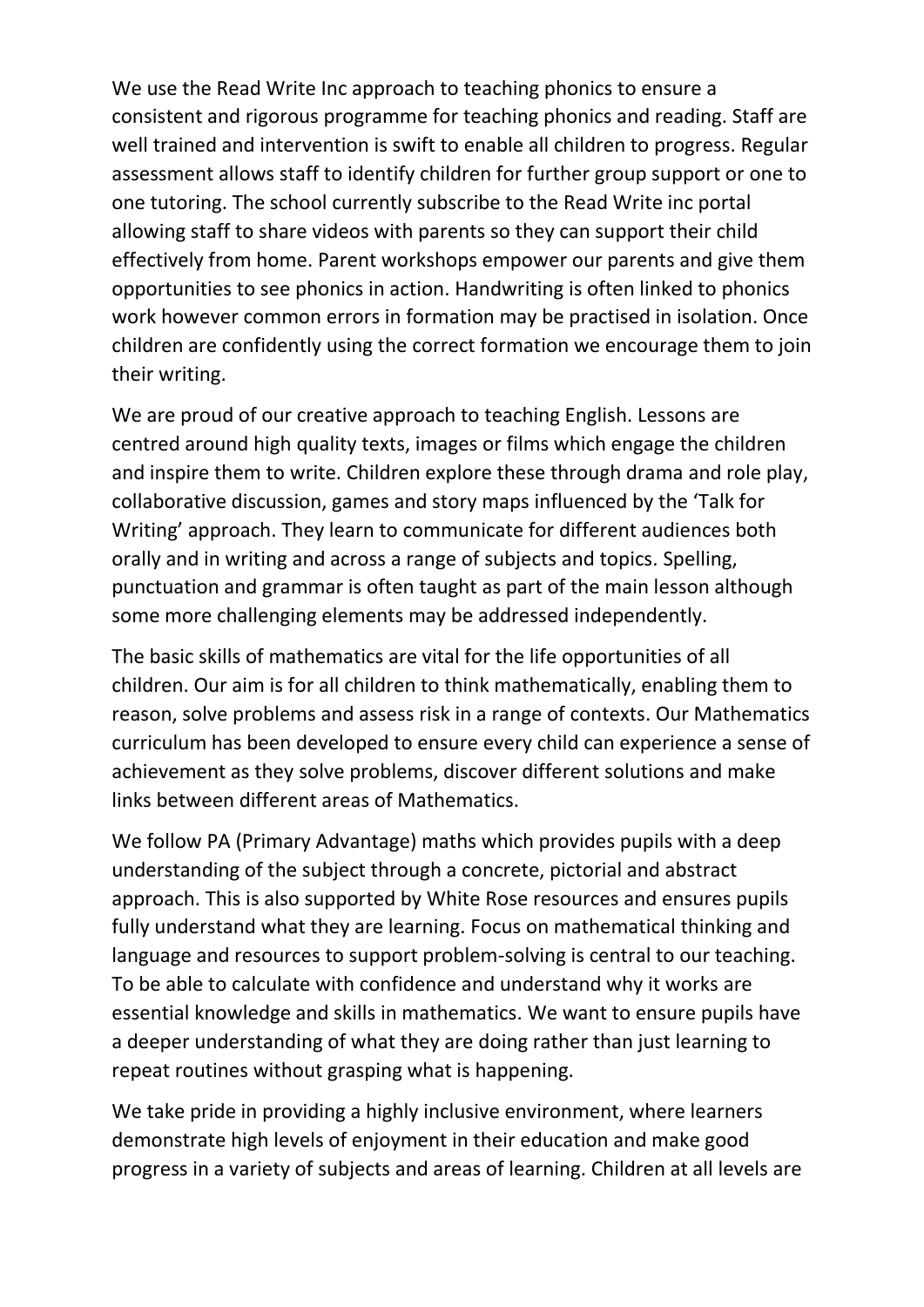helped to achieve their potential. Those who are most able are challenged and supported through being offered tasks which provide opportunities for greater depth and those who struggle are encouraged and given targeted support to embed skills, to develop at their own pace or simply to learn in a style that best suits their individual needs. Our inclusion managers work closely with pupils, parents and staff to ensure training needs are met.

At Rise Park we celebrate diversity and support our children's spiritual, moral, social and cultural development, ensuring that children are well prepared for life in the wider world. We believe that the mental health and well-being are key elements that support the development of the whole child and these are central to the warm and welcoming environment we create.

The outdoor environment and the local community are considered an opportunity for active learning for all our children. The school grounds enrich different curriculum areas and all pupils have access to outdoor learning. We have our own 'wild wood' and pond area in addition to outside classroom spaces for Nursery, reception and Year 1. We strive to ensure all of our pupils have access to good quality educational resources beyond the classroom walls.

Subject leaders play an important part in the success of the curriculum by leading a regular programme of monitoring, evaluation and review and the celebration of good practice contributes to the ongoing commitment to evolve and improve further. Themed weeks such as Book Week, Arts Week and Science week add to the enrichment of our curriculum alongside opportunities to participate in a range of clubs such as Lego club, Disney club, film club, football and art club. Each half term starts with a 'learning powers day' which is linked to one of our 8 learning powers and supported by our curriculum leads.

Pupils may take on a range of responsibilities during their time in school such as school council, eco warriors, digital leaders and reading champions, this gives them a sense of responsibility and pride in our school in addition to facilitating pupil voice and ensuring this is helping to shape our curriculum. We have a peripatetic music teacher who works with a number of key stage one children teaching instruments such as the violin and piano and we encourage and support interests outside of school.

#### **Early Years**

The EYFS encompasses both Sunbeams Nursery and the Reception classes in the Early Years Centre at Rise Park.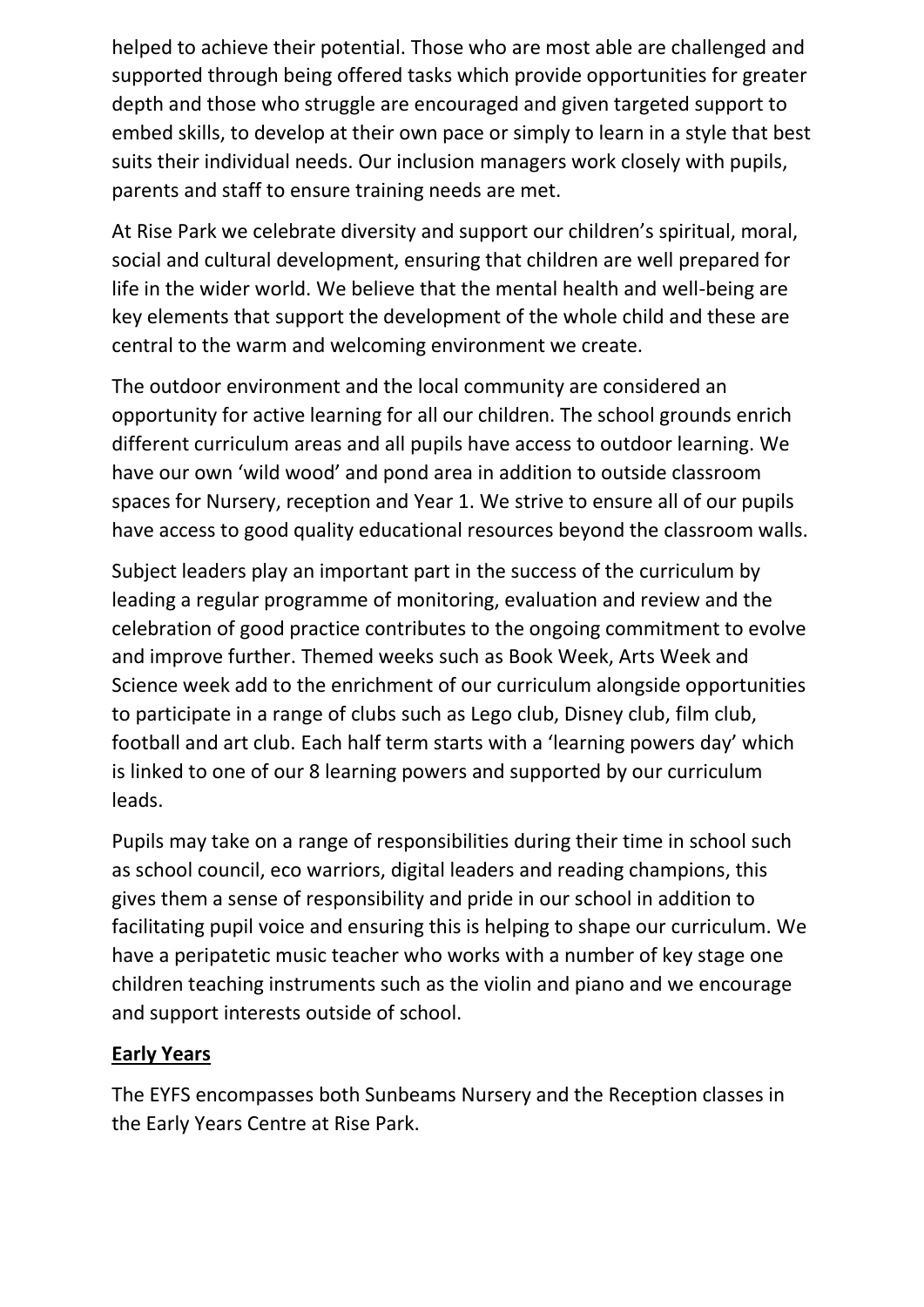We have high aspirations for our pupils and challenge them to achieve their best. We want our pupils to be motivated, enthusiastic, curious, respectful, and resilient. We work to provide a warm and welcoming environment where all children feel safe and become part of our school community.

Four guiding principles shape our practice. These are:

- Every child is a **unique** child
- They will learn to be strong and independent through **positive relationships**
- Children learn and develop well in **enabling environments**, with teaching and support from adults, a strong partnership between practitioners and parents and carers
- The importance of **learning development** , children learn and develop in different ways

The children will learn new skills and knowledge across the 7 areas of learning: **Prime Areas** – Personal, Social and Emotional Development, Physical Development, Communication and Language. **Specific Areas** – Literacy, Mathematical Development, Understanding the World, Expressive Arts and Design. We value the characteristics of effective learning – playing and exploring, active learning and creating and thinking creatively. To support learning and progression we follow the Statutory Early Years Curriculum and guidance from the Development Matters Document.

At Rise Park we seek to provide a **firm foundation for learning**. We aim to empower our pupils as **independent learners**. To support this through:

- a broad, rich and varied curriculum
- organising our learning environment to support independent access to a wide range of resources, covering all areas of learning
- Having the role of the adult to support, extend and challenge
- Providing Continuous Provision both indoors and outdoors
- Delivering a practical and play based curriculum with whole class teaching (teacher initiated), small group sessions and child-initiated learning
- Using our Learning Powers to guide development
- Sharing our love of reading with our pupils
- Encouraging communication skills
- Following a series of themes throughout the year

We use classrooms and the outdoor environment to support the 7 areas of learning. Children are encouraged to access all areas, pursuing their interests.